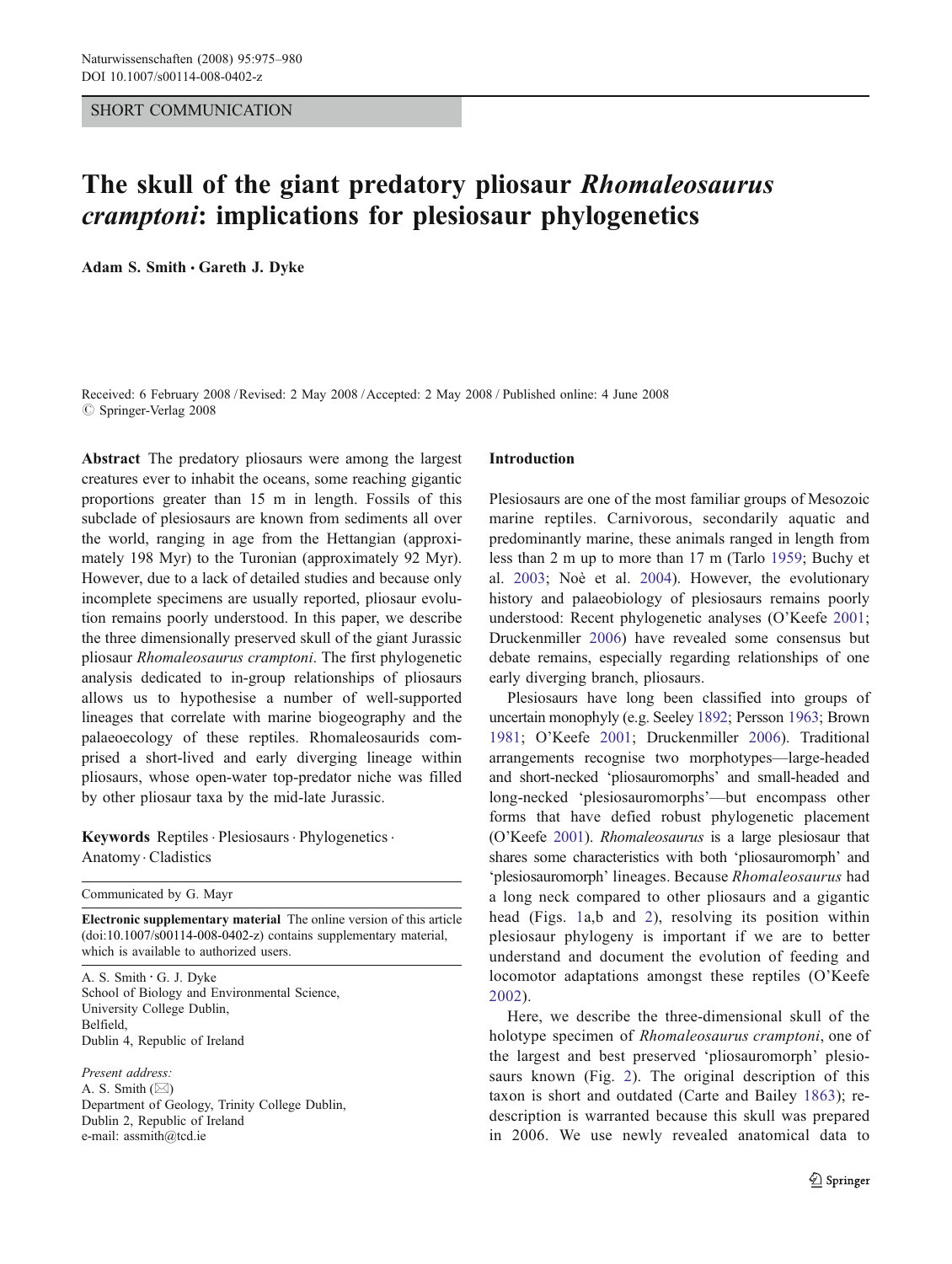<span id="page-1-0"></span>

Fig. 1 Photos and drawings of the skull of NMING F8785, R. cramptoni: a dorsal view, **b** ventral (palatal) view, and **c** posterior view. Cross-hatching in a and b indicates restored areas, in c it represents matrix; dotted lines indicate ridges (scale bar is 30 cm)

present a novel phylogenetic hypothesis for pliosaur relationships.

# Material and methods

NMING F8785 (National Museum of Ireland, Natural History), a complete articulated adult specimen (Fig. [2](#page-2-0)) including the skull (Fig. 1a,b), was unearthed in 1848 in an alum quarry at Kettleness, near Whitby, on the Yorkshire coast of the UK (late Upper Lias, Toarcian; approximately 178 Myr) and was displayed as a centrepiece at the 1853 meeting of the British Association in Dublin. Stored and encased in concrete in Dublin ever since, the specimen became the holotype of R. cramptoni (Carte and Bailey [1863](#page-5-0)). The total length of NMING F8785 was around 7 m (Fig. [2](#page-2-0)); skull length along the dorsal midline is 88 cm. A cladistic analysis was performed using PAUP (version 3.04; Swofford [2000](#page-5-0); see S1 for characters and S2 for the data matrix) comprising 39 taxa, 93 characters and the sauropterygian Cymatosaurus (Rieppel [2000\)](#page-5-0) as an out-group.

# Systematic paleontology

- Plesiosauria de Blainville [1835](#page-5-0)
- Pliosauroidea Seeley [1874](#page-5-0)
- Rhomaleosauridae (Nopsca [1928](#page-5-0))
- Rhomaleosaurus Seeley [1874](#page-5-0)
- R. cramptoni (Carte and Bailey [1863](#page-5-0))

### Revised diagnosis

Rhomaleosaurus is a large pliosaur characterised by the following apomorphic combination of skull characters, as identified by phylogenetic analysis: (1) rounded dorsomedian foramen situated between the nares, (2) foramina present on the frontals, (3) premaxilla–maxilla sutures run parallel to each other anterior to the nares, (4) palatine excluded from internal naris (choanae), (5) length and width of premaxillary rostrum subequal, (6) short mandibular symphysis (length/width=0.60–0.89), (7) rounded bulb/ bump protruding from the medial margin of the retroarticular process and (8) presence of a quadrate foramen.

# Description and comparison

The skull of NMING F8785 is preserved three dimensionally (Fig. 1a–c). The premaxillae form a short rounded spatulate rostrum with a total of five tooth positions each. The occiput is deep and the jaws as preserved are fully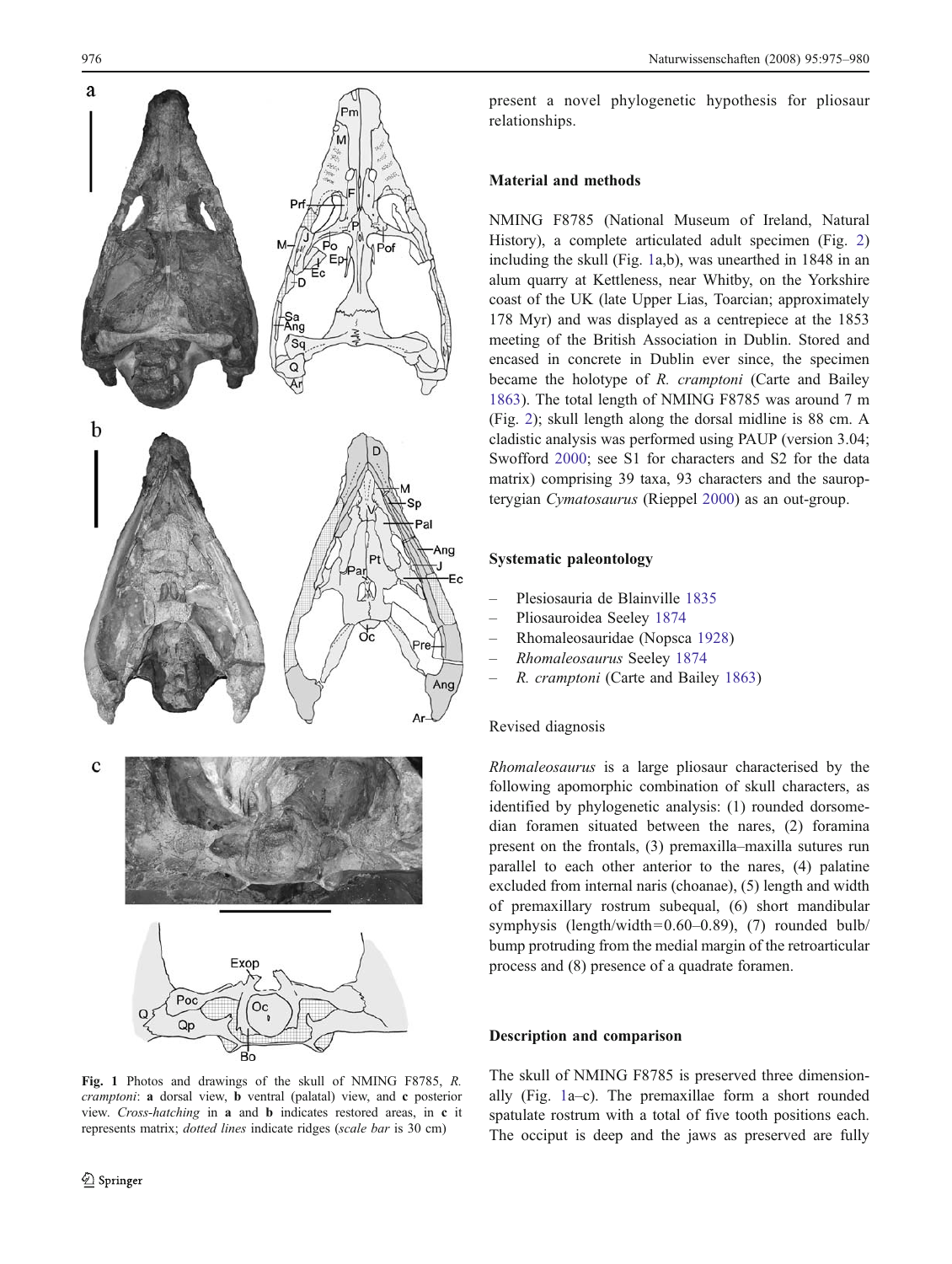<span id="page-2-0"></span>Fig. 2 Full body reconstruction of Rhomaleosaurus in a dorsal and b lateral view (scale bar is 1 m)



occluded. Large oval nares are positioned close to (53 mm away from) the orbits as in all plesiosaurs and there is a lozenge-shaped dorsomedian foramen bordered by a raised margin on the midline between the external nares (Fig. [1a](#page-1-0)); this character is also seen in R. zetlandicus and R. propinquus. Taylor [\(1992](#page-5-0)) noted the presence of this feature in R. victor and a cleft was also figured for this taxon by Fraas ([1910;](#page-5-0) Taf. X).

Anterior to the external nares is a sharp median ridge; this feature is also developed in all species of Rhomaleosaurus and forms a crest in Umoonasaurus (Kear et al. [2006\)](#page-5-0). Unlike most plesiosaurs, the premaxillae do not diverge immediately anterior to the nares and the premaxilla–maxilla sutures run parallel, as is also the case in R. zetlandicus, R. propinquus, R. thorntoni and Maresaurus (Smith [2007\)](#page-5-0). Each maxilla produces a triangular flange that protrudes dorsally between the frontal and the prefrontal. The frontals are elongate bones separated medially by a long posterior premaxillary process; each sends a broad anterior process to the external naris margin and almost excludes the premaxilla from the margin of the external naris (Fig. [1](#page-1-0)a). The frontals are also separated in all other Toarcian pliosaurs, whereas they contact in the older R. megacephalus (Cruickshank [1994\)](#page-5-0).

The anteromedial border of the orbit is formed by the prefrontal. There is a distinct postorbital ridge and the parietal bears a square lateral process. A lozenge-shaped pineal foramen is situated on the midline between the fused parietals (Fig. [1](#page-1-0)a). The postfrontals are small triangular elements that contribute to the posteromedial margins of the orbit. Each postorbital ridge forms the majority of the postorbital bar while the jugal is elongate and forms the posterolateral margin of each orbit. The squamosals are large tri-radiate elements forming the entire posterior margins of the supratemporal fenestrae and expand into a squamosal– parietal plate as described for R. zetalandicus (Taylor [1992\)](#page-5-0) and also present in R. propinquus and R. megacephalus (Smith [2007](#page-5-0)).

A convex posterior bulb is formed where the squamosals meet on the midline; anteriorly, they contact the parietal along a transverse inter-digitating suture forming an expanded plate (Fig. [1a](#page-1-0)). There is a quadrate foramen between the squamosal and quadrate at the dorsal tip of the quadrate; this foramen is also present in R. zetlandicus (Taylor [1992](#page-5-0)).

The palate of NMING F8785 is complete (Fig. [1](#page-1-0)b). The fused vomers extend posteriorly between the choanae and expand laterally to wrap around the posterior margin of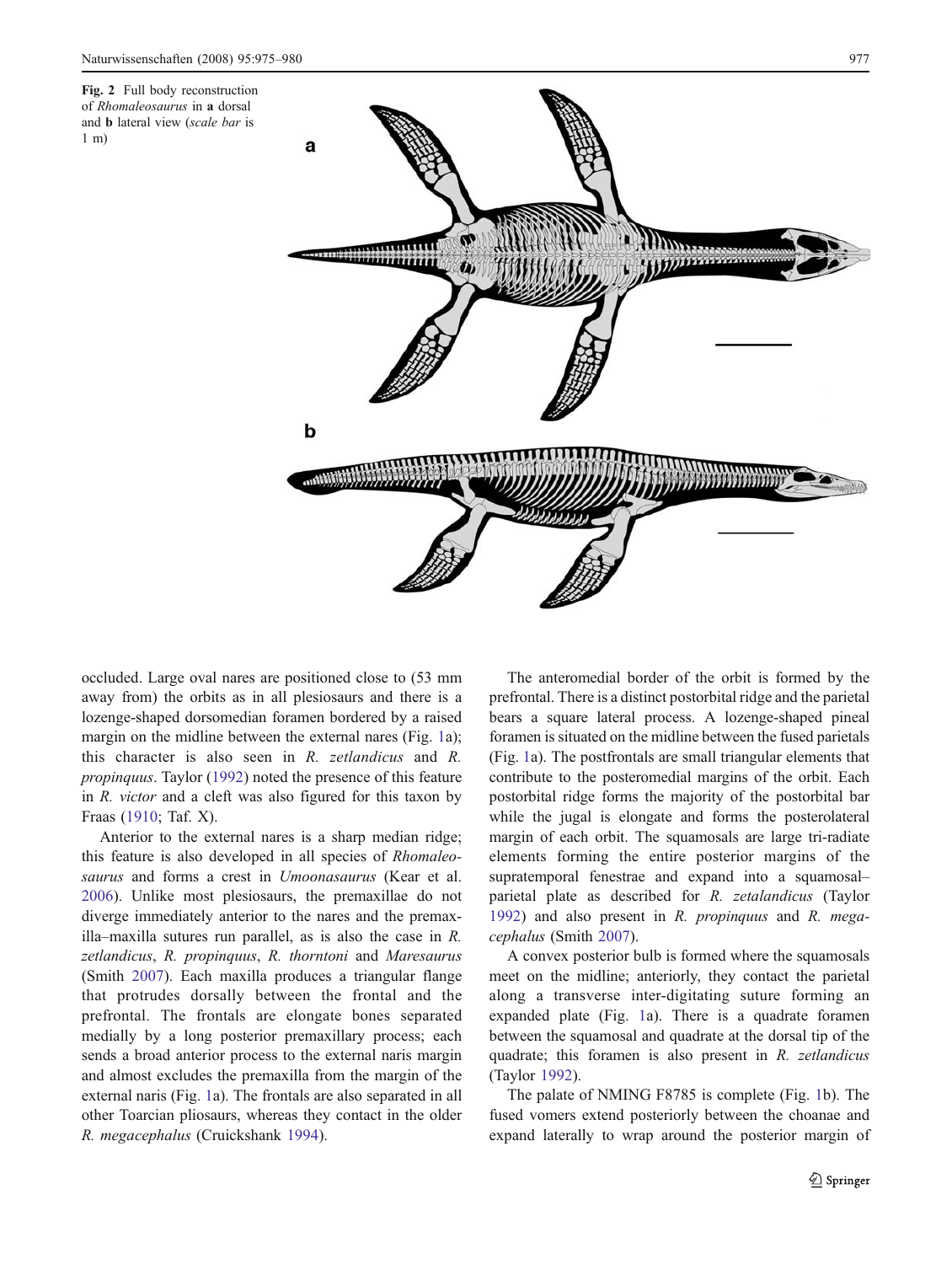each to contact the maxilla. This is also the case in R. zetlandicus, R. thorntoni and R. victor, whereas in R. megacephalus, the palatines in these specimens do contact the internal naris. A raised bump is formed at the anterior part of the vomer–palatine suture (Fig. [1](#page-1-0)b), also present in R. zetlandicus (Smith [2007\)](#page-5-0). Posteriorly, the vomers contact the pterygoids on the midline along a straight, transversely orientated suture and the maxilla forms the lateral margin of each internal naris. The pterygoids are large plate-like elements; there is no open anterior interpterygoid vacuity, although the pterygoids are separated on the midline and filled by bone (parasphenoid?). This contrasts with the narrow open anterior interpterygoid vacuities in R. megacephalus (Cruickshank [1994](#page-5-0)), as well as the broad anterior interpterygoid vacuity in R. victor (Fraas [1910](#page-5-0)). The pterygoids form a square plate caudal to the posterior interpterygoid vacuities and meet medially (Fig. [1b](#page-1-0)). The cultriform process is exposed on the palate; it is short with a ventrally facing concave surface. The cultriform process is short as in all other species of Rhomaleosaurus, but it is completely absent in R. victor. There are small (20 mm long) but distinct lateral palatinal vacuities between the palatines and pterygoids, and the suborbital fenestrae are large and elongate, widest anteriorly, slightly pinched towards the posterior and expanded again slightly at the posterior border (Fig. [1](#page-1-0)b). The flat face of the prominent ectopterygoid boss is directed ventrolaterally and the surface is distinctly ornamented with pits (as in crocodilians) indicating the presence of a plate of cartilage.

The basicranium of NMING F8785 is exposed in ventral and posterior view (Fig. [1c](#page-1-0)). The parasphenoid forms a sharp ventral keel and merges into the basisphenoid posteriorly, while the occipital condyle of the basioccipital extends beyond the posterior margin of the pterygoid plates (Fig. [1](#page-1-0)c). There is no evidence for the exposure of the basioccipital on the posterior-most ventral surface of the palate between the pterygoids in R. cramptoni, as inferred for R. zetlandicus (Taylor [1992\)](#page-5-0). A dorsoventrally orientated oval pit is present on the posterior of the occipital condyle. The occipital condyle is situated dorsal to the level of the pterygoid plates of the quadrate–pterygoid flange. The posterior margin of the foramen magnum slopes posteriorly so that the dorsal parts of each exoccipital–opisthotic and all of the supraoccipital are obscured by matrix. The paroccipital process is a splint of bone angled posteriorly and slightly ventrally. Distally, this process forms a spatula, which contacts the quadrate– pterygoid flange. Proximally, the paroccipital process and quadrate–pterygoid flange are separated but, distally, they unite for half of their length before broadly contacting the medial wall of the squamosal and quadrate flange (Fig. [1c](#page-1-0)).

Fig. 3 Strict consensus tree for pliosaurs (a) and close up of the  $\blacktriangleright$ Rhomaleosauridae (50% majority-rule consensus) (b) with skull cartoons. This clade is supported by the following apomorphies: diminutive contact of premaxilla with external naris (except Archae*onectrus*; confidence interval  $(CI) = 0.667$ , accessory grooves on the palatal surface  $(CI=1.0)$ ; bowed mandible (except Archaeonectrus, shared with Plesiosaurus, Simolestes; CI=0.5); between 27 and 29 cervical vertebrae (except Macroplata; CI=0.571); nutritive foramina on cervical vertebrae sunk in deep depressions (shared with L. clemai,  $Dolvchorhynchops$ ;  $CI=0.5$ ); large nutritive foramina on cervical vertebrae (except Macroplata, shared with Dolychorhynchops, L. clemai; CI=0.286)

### Discussion

Results of the cladistic analysis are presented in Fig. 3a. A heuristic search strategy implemented in PAUP led to the generation of 2,114 equally most parsimonious trees (MPTs), each of 364 steps in length when a standard character ordering sequence is used (re-running the matrix by use of unordered characters results in no changes to major clade topologies).

Our hypothesis suggests the presence of three clades of pliosaurs—Pliosauridae, Rhomaleosauridae and Leptocleidoidea—in broad agreement with earlier studies (O'Keefe [2001](#page-5-0); Druckenmiller [2006](#page-5-0)). The rhomaleosaurid lineage is proposed to be the sister taxon of the Pliosauridae and Leptocleidoidea, which comprise the traditionally defined 'pliosauromorph' plesiosaurs (O'Keefe [2002](#page-5-0); Fig. 3).

The strict consensus of the MPTs is shown in Fig. 3a— R. cramptoni is nested within a monophyletic Rhomaleosauridae, with the other named species in this genus and alongside the taxa Archaeonectrus, Macroplata, Euycleidus, Sthenarosaurus and Maresaurus (Fig. 3b). The genus Rhomaleosaurus is, however, not monophyletic and should therefore be restricted to encompass just R. cramptoni and its Toarcian relatives (i.e. R. zetlandicus, R. thorntoni and R. propinquus). R. megacephalus and R. victor do not belong to this genus; both taxa are currently under revision (Smith [2007](#page-5-0)). Although recovered in all MPTs, Rhomaleosauridae is supported by just one unambiguous synapomorphy, the presence of accessory grooves on the palatal surface (character 34; S1 characters). Additional characters that also support this lineage in the cladistic analysis are given in the caption to Fig. 3.

On the basis of our phylogenetic hypothesis (Fig. 3a), Rhomaleosauridae is restricted in age to the Lower Jurassic and early Middle Jurassic and comprises a short-lived early radiation of pliosaurs. Maresaurus is the youngest known member of this clade. Subsequent to their extinction, the open-water top-predator niche occupied by these marine reptiles was filled in the mid-late Jurassic by the shorternecked pliosaurids; as suggested by O'Keefe ([2002\)](#page-5-0), these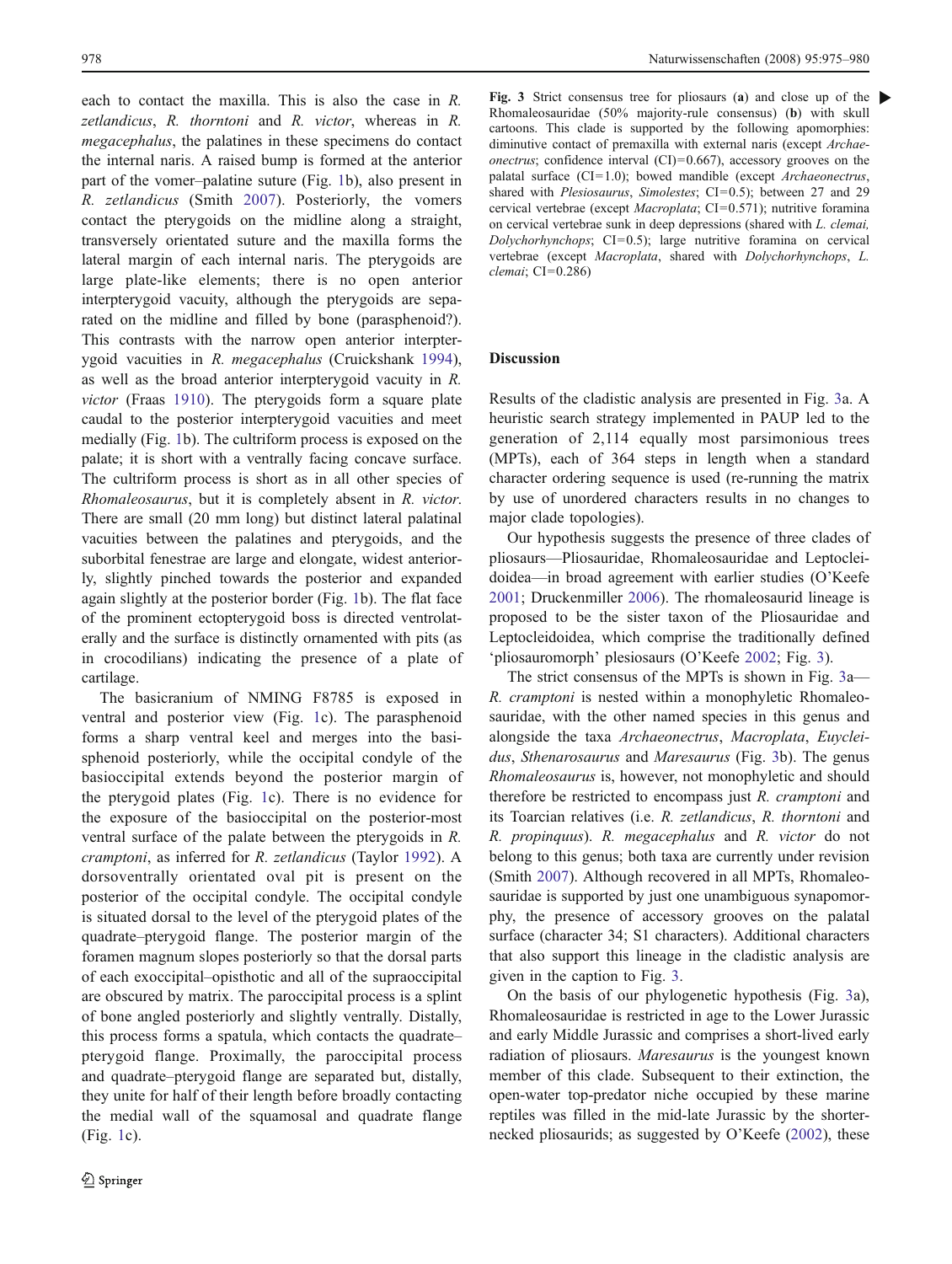

Springer